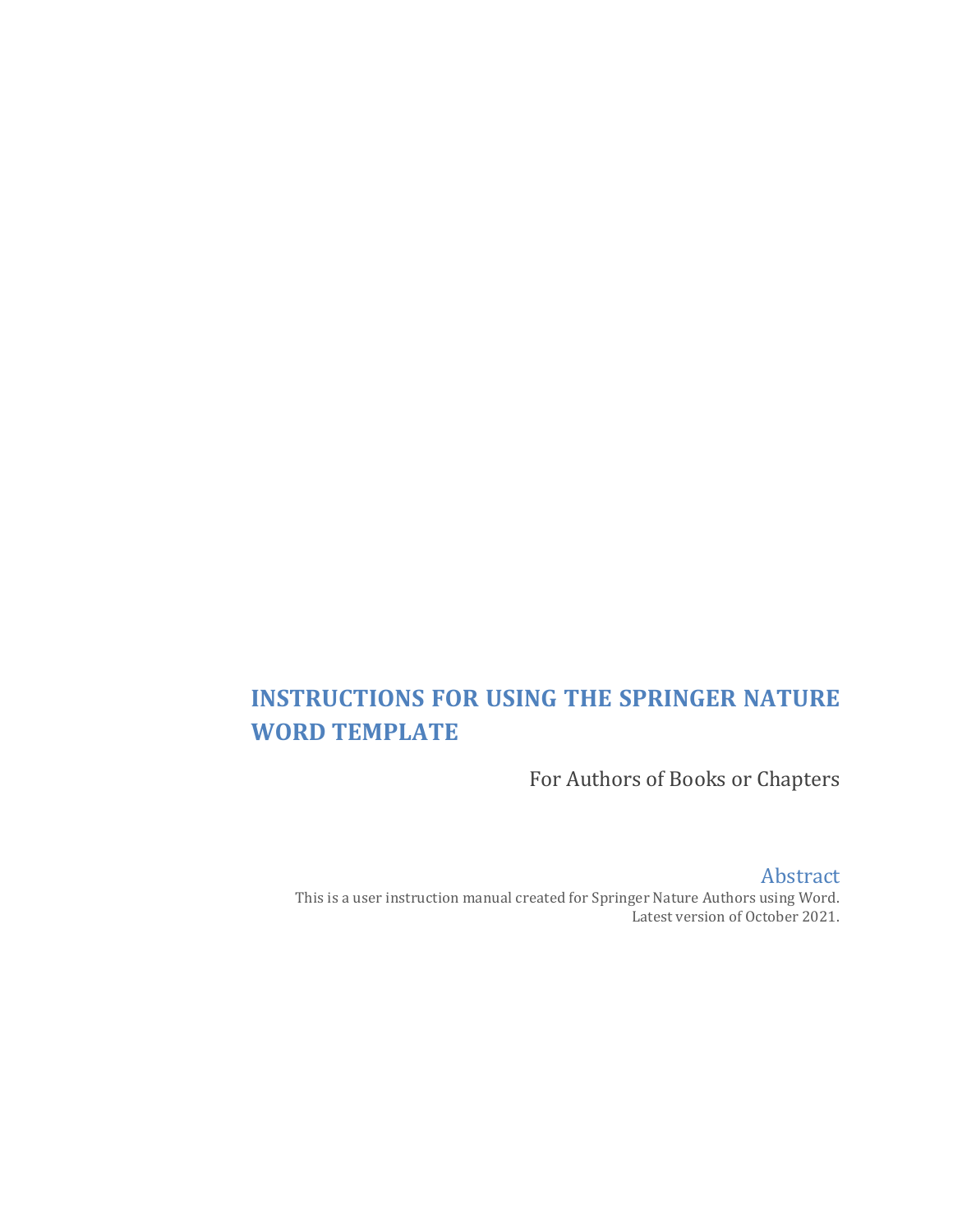# <span id="page-1-0"></span>**1 Introduction**

## **1.1 Scope and Purpose**

This document helps the author to prepare the manuscript with proper rendering and necessary structures manually or in an automated way. The template contains predefined style and formats for all the necessary elements in the manuscript. These formats are easily accessible with mouse clicks or some keyboard shortcuts. This document provides stepby-step instructions for using the formats/template.

## **1.2 Process Overview**

The authors will be provided with the options to enable the word add-ins. By clicking the add-ins, authors will be shown some buttons in a **StylePad**. This **StylePad** can be used to modify or change the rendering of the necessary elements such as Title, Headings, Equations, Figure and Tables. To use the options in **StylePad**, simply click the relevant button before or after entering text. Then the corresponding formatting and styles will be applied to the element where the cursor has been placed. The descriptions below show how each of these elements can be used.

# **2 Getting Started**

- Open Word and in the **File** menu, click on **Options**. Click on **Trust Center** and then on **Trust Center Settings**. Click on **Macro Settings** and choose "*Disable all Macros with notification*", then press OK twice. Exit Word.
- Copy the template Author.dotm into the directory where you want to save your manuscript.
- Open **My Computer** or Windows Explorer and double-click on the template to create a new document. If a warning appears to tell you that macros have been disabled, click on "**Enable Content**". *Note*: Do not open the template out of Word via File $\rightarrow$ Open.
- Save the document and name it (e.g., Document.docx).
- To use the template within a document that you already have created, copy the existing text into the new document. Then click on File $\rightarrow$ Options $\rightarrow$ Add-Ins and under "Manage" choose "Templates" and press Go. Click the "Automatically update document styles" check box and press OK.

Once enabled, the STYLING option will be visible as shown in Fig. [1.](#page-1-0)



**Fig. 1.** Word menu list showing STYLING option.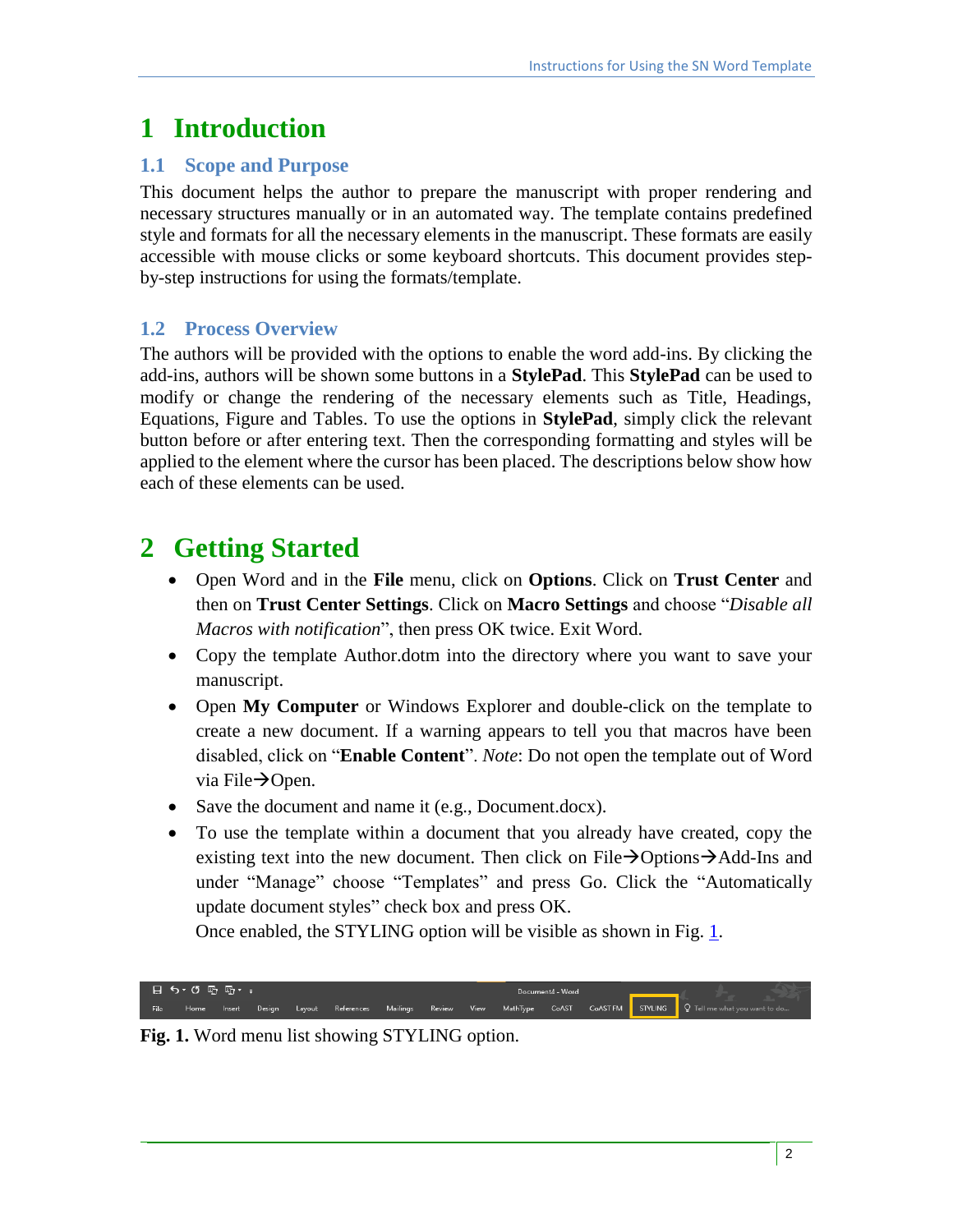# <span id="page-2-0"></span>**3 StylePad**

The **StylePad** provides three main options (Fig. [2\)](#page-2-0) to render the manuscript in preferred a way.

- 1. Auto Styling
- 2. Manual Styling
- 3. Recent Style View



**Fig. 2.** Options available in the STYLING menu.

## **3.1 Auto Styling**

Authors can use this feature to style the entire document without any manual intervention.

## **3.2 Manual Styling**

This option can be used to style the content whenever the author is keying the content or if the keyed-in content is not properly rendered using the **Auto Styling**. Place the cursor where the content starts, paragraph or heading, and click the relevant options in the **StylePad**. For assistance, the manual styling options are grouped as Header, Body, Tail, and Misc (Fig. [3\)](#page-2-1).



<span id="page-2-1"></span>**Fig. 3.** Options available in Manual Styling.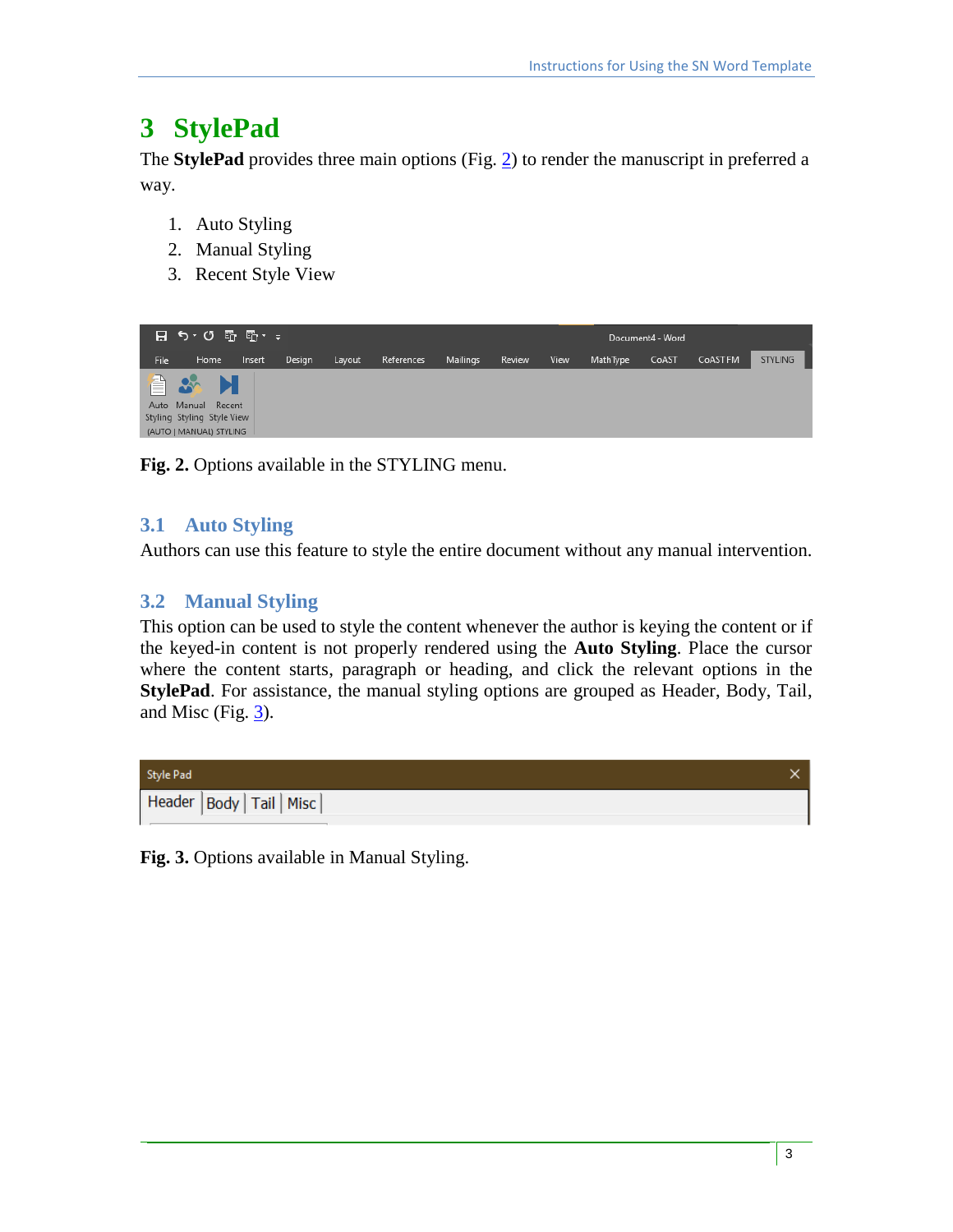#### **3.2.1 Header**

A list of the major elements that cover the header part are listed here for the authors to select and proceed. Figure  $\frac{4}{5}$  shows the options available in Header. Authors can choose this option to render or style all the elements listed. Simply select the content that has to be rendered and click the corresponding styles.

| <b>Style Pad</b>            | X |
|-----------------------------|---|
| Header   Body   Tail   Misc |   |
| <b>Chapter Title</b>        |   |
| Chapter Subtitle            |   |
| Author                      |   |
| Affiliation                 |   |
| Abstract                    |   |
| Keywords                    |   |
| ArticleNote(Motto)          |   |
|                             |   |
|                             |   |
|                             |   |
|                             |   |

<span id="page-3-0"></span>**Fig. 4.** Options available in Header (Manual Styling).

Here the ArticleNote button is provided to capture any note to the content that will be placed in the first page according to the author preference.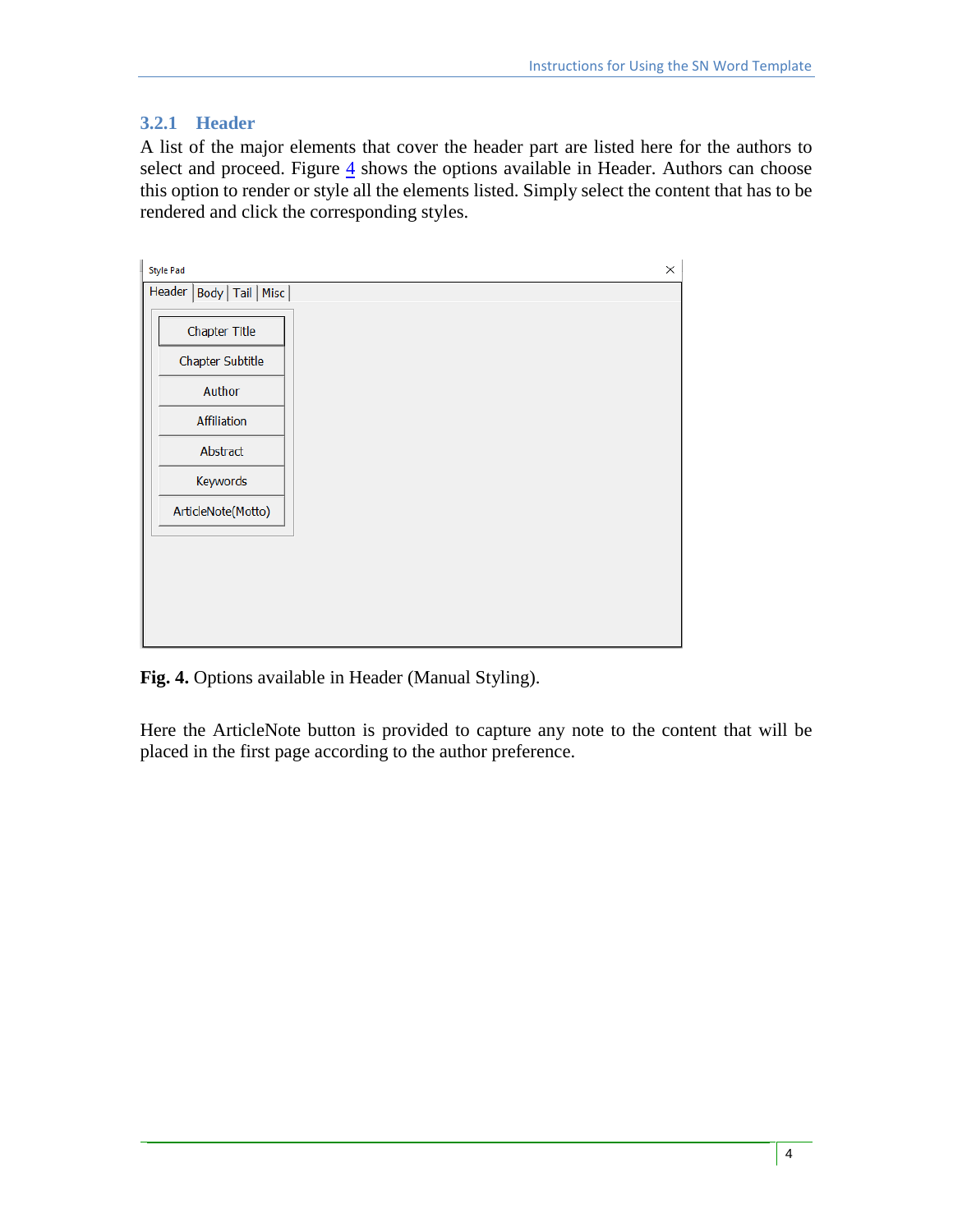### **3.2.2 Body**

Equation



More elements are listed here to cover the entire body structure of the document to render properly (Fig. [5\)](#page-4-0).

<span id="page-4-0"></span>**Fig. 5.** List of available elements under **Body** tab.

Computer code

The style lists starts from Heading, which contains five levels and also the run-in headings up to three levels. It also contains options to choose the list formatting (ordered and unordered) and supports subentries also. The **StylePad** is equipped to insert and format Figures, Tables and their corresponding captions and legends. There may be some paragraphs that stand out from the content, such as examples and definitions. These can be formatted as FormalPara and various styles (Example, Definition, etc.). Computer codes, Quotes from other contents and footnotes can also be rendered properly with this add-in.

Citation [..]

**Index Entry** 

Equations can be inserted into the document using the word options (Fig. [6\)](#page-5-0). Select "Insert" in the word menu, and then select "Equation" (shortcut key  $=$  Alt $+$  $=$ ). Equations are of two types: inline and display. "Inline" specifies that the equation is run-in with the existing paragraph or the text. Display equations are placed on a separate line, and can be either numbered or un-numbered. While clicking the equation option, by default, inline equation will be inserted (Fig. [7\)](#page-5-1), but can be changed to display. *Note*: Display equations in manuscript which are rendered as inline equations with multi-blocks should be captured as one single block.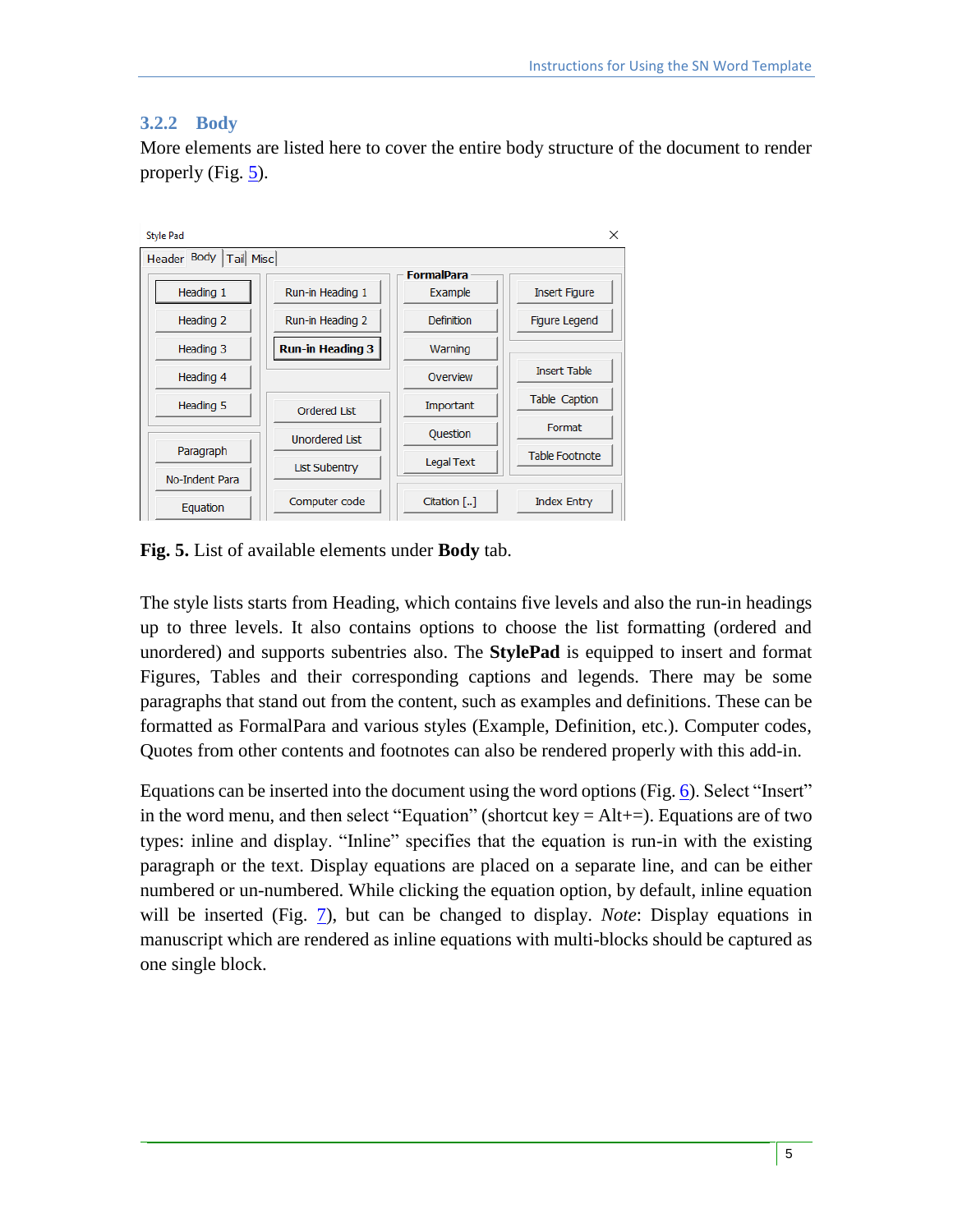| File                     | Home   | References<br>Design<br>Layout<br>Insert                                                                                                                                                        | Mailings<br>Review                                                             | View           | CoAST<br>MathType              | CoAST FM | CoAST Main Menu                       | CoAST Support Menu Q Tell me Mareeswaran Gu Q. Share                                                                                                 |                        |  |
|--------------------------|--------|-------------------------------------------------------------------------------------------------------------------------------------------------------------------------------------------------|--------------------------------------------------------------------------------|----------------|--------------------------------|----------|---------------------------------------|------------------------------------------------------------------------------------------------------------------------------------------------------|------------------------|--|
| Blank Page<br>Page Break | Table  | $\begin{array}{ c c c }\n\hline\n\vdots & \vdots & \vdots \\ \hline\n\vdots & \vdots & \vdots \\ \hline\n\end{array}$<br>Cover Page * The Town<br>I Chart<br>Pictures Online Shapes<br>Pictures | W<br>Store<br>of Screenshot > My Add-ins - Wikipedia Online DJ Cross-reference | passage.<br>₩≞ | <b>B</b> Hyperlink<br>Bookmark | Comment  | Header -<br>Footer *<br>Page Number - | A   Quick Parts * Signature Line *   TL Equation *<br>Date & Time<br>4 WordArt *<br>$R_{\text{ov}} \times$ $\triangle$ Drop Cap $\sim$ Object $\sim$ | $\Omega$ Symbol $\sim$ |  |
| Pages                    | Tables | <b>Illustrations</b>                                                                                                                                                                            | Add-ins                                                                        | Media          | Links                          | Comments | Header & Footer                       | Text                                                                                                                                                 | Symbols                |  |

<span id="page-5-0"></span>**Fig. 6.** Word option to insert equation.

Authors have to ensure that the individual display equations are inserted in the document as a single block. Entire equation content – variables, texts, symbols – should be placed inside a single block of equation. Multiple blocks containing some texts out of the block may seem to be rendered correctly in the document, but it will lead to further reworking and alignment.



<span id="page-5-1"></span>**Fig. 7.** Types of equations (a) inline equation, (b) display equation (should maintain in one block) and (c) the option to change display an equation.

Some elements such as headings occur repeatedly in the manuscript. To ease the author, shortcut keys (Table [1\)](#page-6-0) are included in this add-in.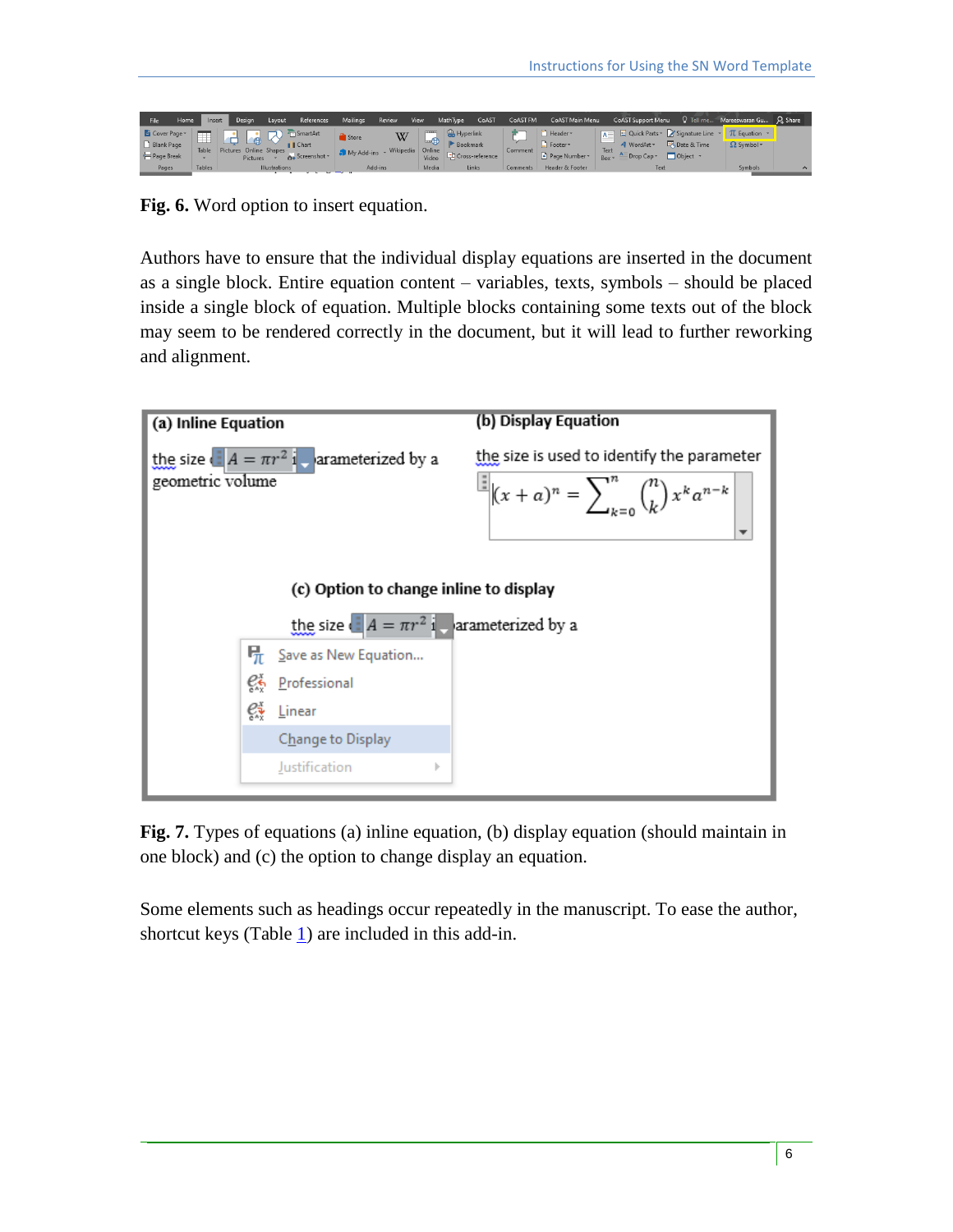| <b>Elements</b>      | <b>Key Stroke</b>      | <b>Style Description</b>                                                                                                                                                                                                                                                                                                                                                                                                                                                                                           |
|----------------------|------------------------|--------------------------------------------------------------------------------------------------------------------------------------------------------------------------------------------------------------------------------------------------------------------------------------------------------------------------------------------------------------------------------------------------------------------------------------------------------------------------------------------------------------------|
| Headings H1-H5       | Ctrl+Shft+1,2,3,4,5    | A short phrase to indicate what the next content<br>is all about<br>Change or modify Heading Levels varying from H1-H5<br>1 Heading                                                                                                                                                                                                                                                                                                                                                                                |
|                      |                        | 1 Title                                                                                                                                                                                                                                                                                                                                                                                                                                                                                                            |
|                      |                        | <i>Note:</i> If the Headings are numbered, please insert the<br>number and then insert a "Single space" without a end<br>period before the Heading Title. See the example below.                                                                                                                                                                                                                                                                                                                                   |
| Run-in Headings 1-3  | $Ctrl + Shift + 7,8,9$ | These are paragraph headings which can be included<br>irrespective of the hierarchie of the section headings<br>H1-H5. If the heading applies to more than<br>one paragraph please insert a blank line after the<br>last paragraph which belongs to this heading.<br>Three styles are available<br>See example below.<br><b>Run-in Head1</b> Bold Version head followed by running<br>text paragraph.<br><b>Run-in Head2</b> BoldItalic Version head followed by<br>running text paragraph.<br><b>Run-in Head3</b> |
| Paragraph            | $Alt+P$                | Bold Version head followed by running text paragraph.<br>Styling for a regular paragraph of text, generally with<br>indent of the first line. Without indent of the first line<br>after headings.                                                                                                                                                                                                                                                                                                                  |
| Equation             | $Alt+E$                | Mathematical expressions, inline or display.<br>Sometimes, the equations are numbered for<br>cross-reference in the text<br>Change or modify Equation in the paragraph<br>Equation must be tagged with Math mode alone. Display<br>equation should be included with Equation Tag.                                                                                                                                                                                                                                  |
| <b>Computer Code</b> | $Alt+C$                | Source code written in any programming language<br>Use this element to apply the font variation to a<br>program code.                                                                                                                                                                                                                                                                                                                                                                                              |
| <b>Block Quote</b>   | <b>NA</b>              | Set off from the existing text. Usually a long quotation<br>is placed with different font or size with indentation<br><i>Note:</i> This element will indent both sides of a block quote                                                                                                                                                                                                                                                                                                                            |
| Footnote             | $Alt + F$              | Change or modify the page footnote                                                                                                                                                                                                                                                                                                                                                                                                                                                                                 |
| <b>Ordered List</b>  | $Alt+O$                | Lists of items are presented with numbers or letters<br>followed by a tab entry<br>Update the list elements in numerical order format or<br>alphabetical order format                                                                                                                                                                                                                                                                                                                                              |

<span id="page-6-0"></span>**Table 1.** Body: list of elements, shortcut keys and short description.

7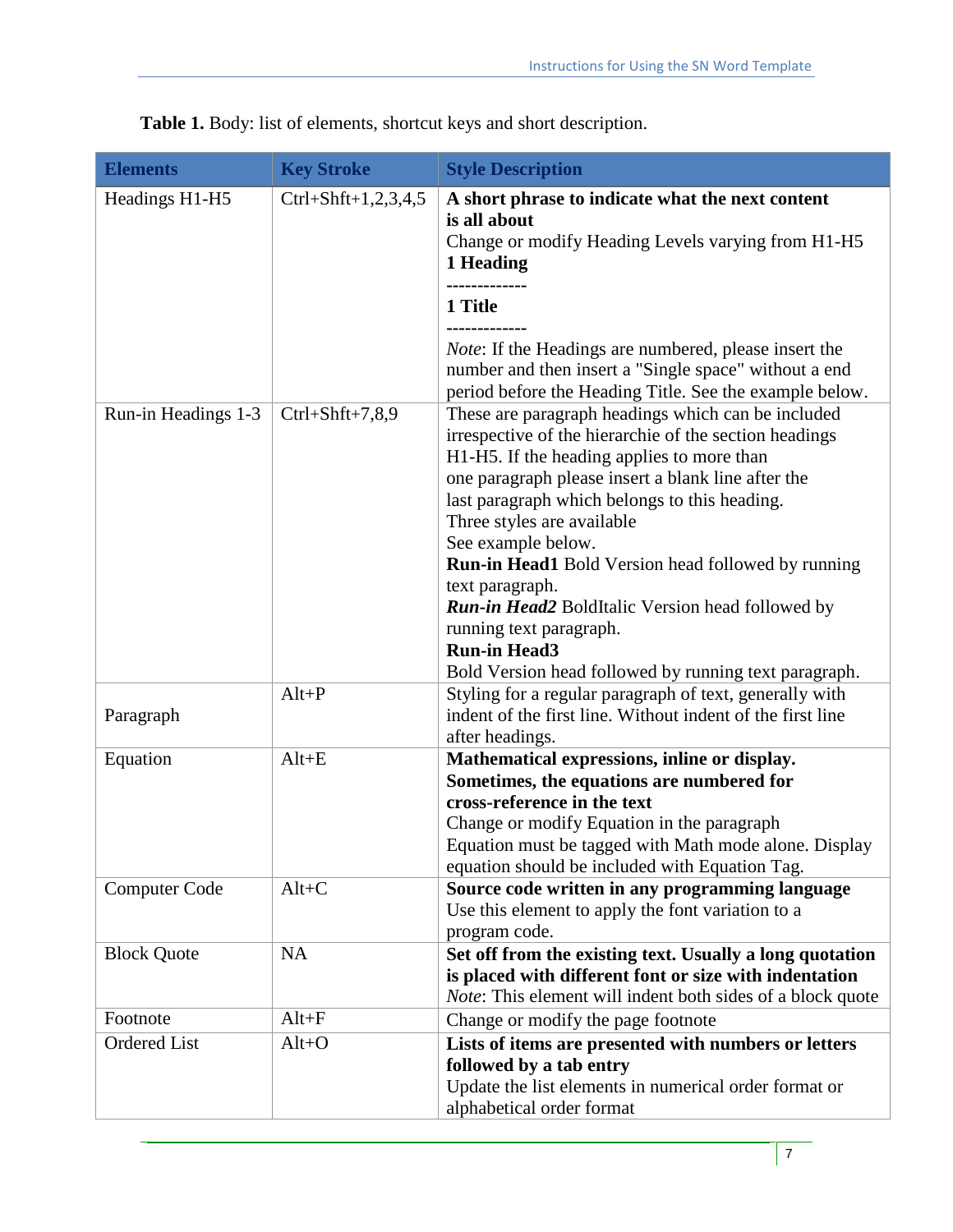| <b>Unordered List</b>  | $Alt+U$   | Lists of items are presented with bullets or symbols                     |
|------------------------|-----------|--------------------------------------------------------------------------|
|                        |           | followed by a tab entry                                                  |
|                        |           | Update the List elements in bulleted format                              |
| <b>List Subentries</b> | $Alt + S$ | <b>Second level list entries</b>                                         |
|                        |           | Update the List elements with subentries                                 |
|                        |           | FormalPara (used to render didactic elements – optionally with headings) |
| Example                | <b>NA</b> | Change or modify Example format text in the document                     |
| Definition             | <b>NA</b> | Change or modify Definition format text in the document                  |
| Warning                | <b>NA</b> | Change or modify Warning format text in the document                     |
| Overview               | <b>NA</b> | Change or modify Overview format text in the document                    |
| Important              | NA        | Change or modify Important format text in the document                   |
| <b>Box</b>             | <b>NA</b> | Change or modify Box format text in the document                         |
| Legal Text             | <b>NA</b> | Change or modify Legal format text in the document                       |
| Question               | NA        | Change or modify Question format text in the document                    |
| <b>Other Elements</b>  |           |                                                                          |
|                        | <b>NA</b> | Use for reference citations in the text with numbers in                  |
| Citation               |           | square brackets. Click on the "Citation" button to insert                |
|                        |           | the brackets, and enter the reference number in between                  |
|                        |           | the brackets                                                             |
| <b>Index Entry</b>     | <b>NA</b> | Use this element to indicate which terms should be                       |
|                        |           | included in the index                                                    |
| <b>Insert Figure</b>   | <b>NA</b> | Use the "Insert Figure" dialog box so that you can place                 |
|                        |           | a figure near to the citation in the text                                |
|                        | $Alt + F$ | Click on the "Figure Legend" button to insert                            |
| <b>Figure Legend</b>   |           | "Fig.", and then enter in the figure number and caption                  |
|                        |           | after "Fig."                                                             |
| <b>Insert Table</b>    | <b>NA</b> | Insert a Table into the document                                         |
|                        | $Alt+T$   | Click on the "Table Caption" button to insert the word                   |
| <b>Table Caption</b>   |           | "Table", and then enter in the table number and caption                  |
|                        |           | after "Table"                                                            |
| Format                 | NA        | Change or modify the table format                                        |
| <b>Table Footnote</b>  | <b>NA</b> | Change or modify a footnote to the Table                                 |

Basic instructions on how to place headers/footers and page numbers in a Word document are provided in Table [2.](#page-8-0)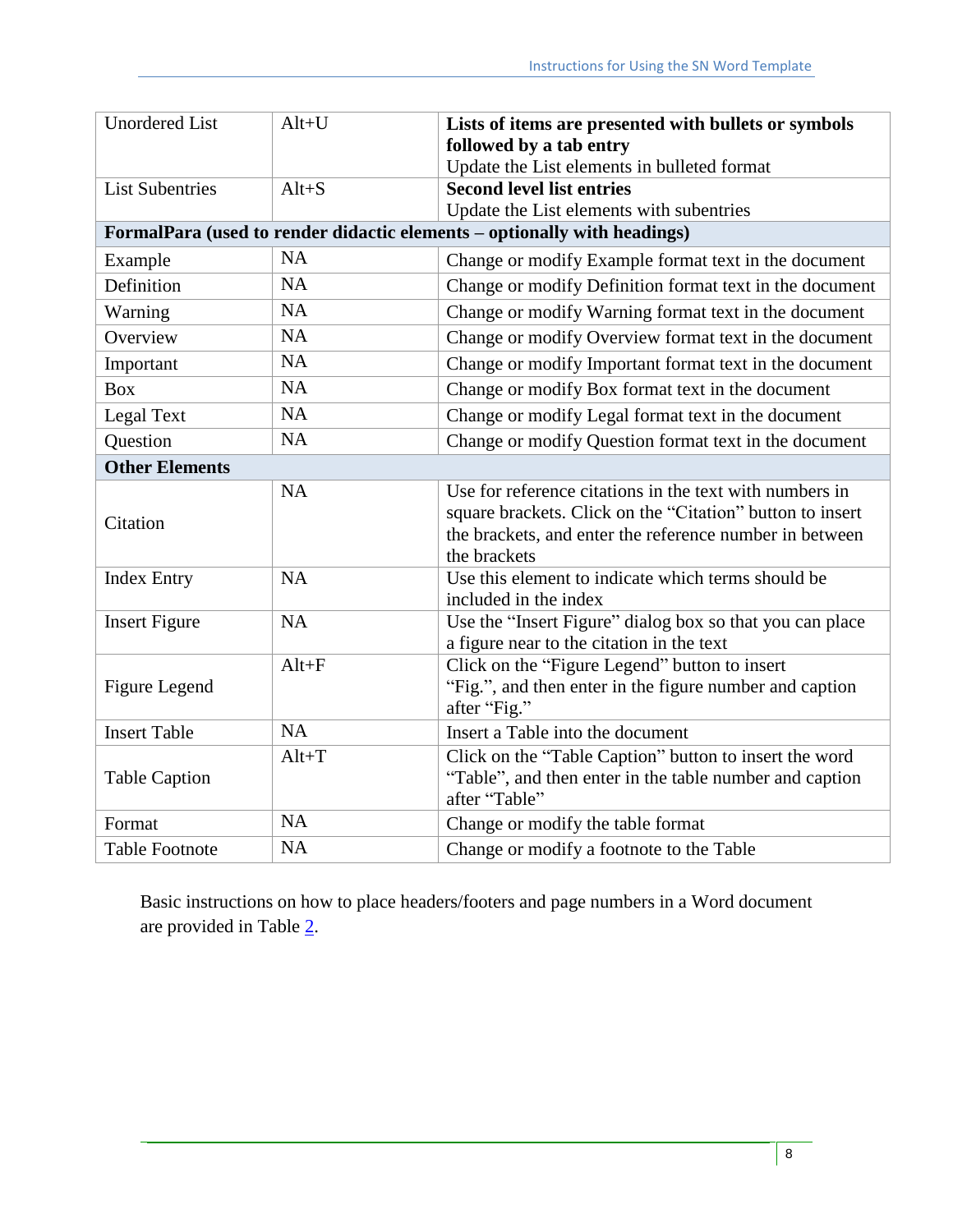| <b>Style</b> | <b>Instruction</b>                                                                                                                                                                                                                                                                                                                           |  |  |
|--------------|----------------------------------------------------------------------------------------------------------------------------------------------------------------------------------------------------------------------------------------------------------------------------------------------------------------------------------------------|--|--|
| Header       | <b>INSERT</b> - Click on Insert -> Header -> Select<br>Header Layout ->Apply<br>REMOVE – Click on Insert -> Header -> Select<br>Remove Header<br>EDIT - Click on Insert -> Header -> Select Edit<br>Header<br>$SAVE$ - Click on File -> Save (Press Ctrl+S)<br>$\bullet$                                                                     |  |  |
| Footer       | <b>INSERT</b> - Click on Insert -> Footer -> Select Footer<br>$\bullet$<br>Layout - $\gt$ Apply<br>$REMOVE - Click on Insert -> Footer -> Select$<br><b>Remove Footer</b><br>EDIT - Click on Insert -> Footer -> Select Edit<br>Footer<br>$SAVE$ - Click on File -> Save (Press Ctrl+S)                                                      |  |  |
| Page Number  | <b>INSERT</b> - Click on Insert -> Page number -> Select<br>$\bullet$<br>Page Number Layout ->Apply<br>REMOVE – Click on Insert -> Page number -><br>$\bullet$<br>Select Remove Page number<br>FORMAT - Click on Insert -> -> Page number -><br>$\bullet$<br><b>Select Format Page Number</b><br>SAVE - Click on File -> Save (Press Ctrl+S) |  |  |

#### <span id="page-8-0"></span>**Table 2.** Basic Instructions.

#### **3.2.3 Tail**

Tail contains the references, appendix, and some paragraphs. Options are provided to style and render all these elements in the **Tail** tab (Fig. [8\)](#page-9-0). With these options the author can modify or properly render the acknowledgments, references, and appendix. A short description of the elements is provided in Table [3.](#page-9-1)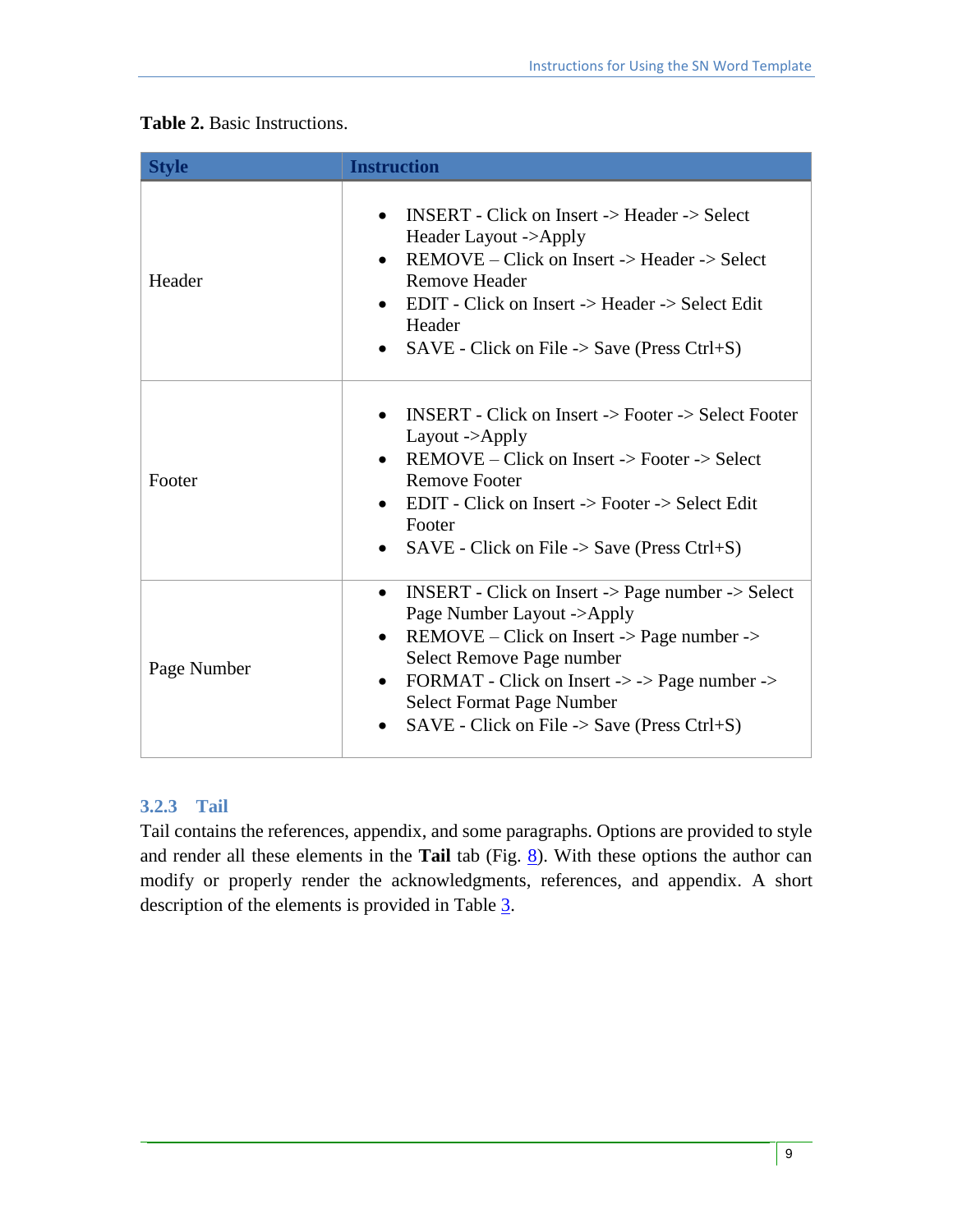| <b>Elements</b>        | <b>Description</b>                             |
|------------------------|------------------------------------------------|
| Acknowledgement        | Change or modify an Acknowledgement            |
| Paragraph              | Change or modify a paragraph in the document   |
| Appendix               | Change or modify the body of an Appendix       |
| Reference List Heading | Change or modify the heading of reference list |
| Reference              | <b>Update References</b>                       |

<span id="page-9-1"></span>**Table 3**. List of elements available in the Tail tab of **StylePad**.



<span id="page-9-0"></span>**Fig. 8.** List of available elements under the **Tail** tab.